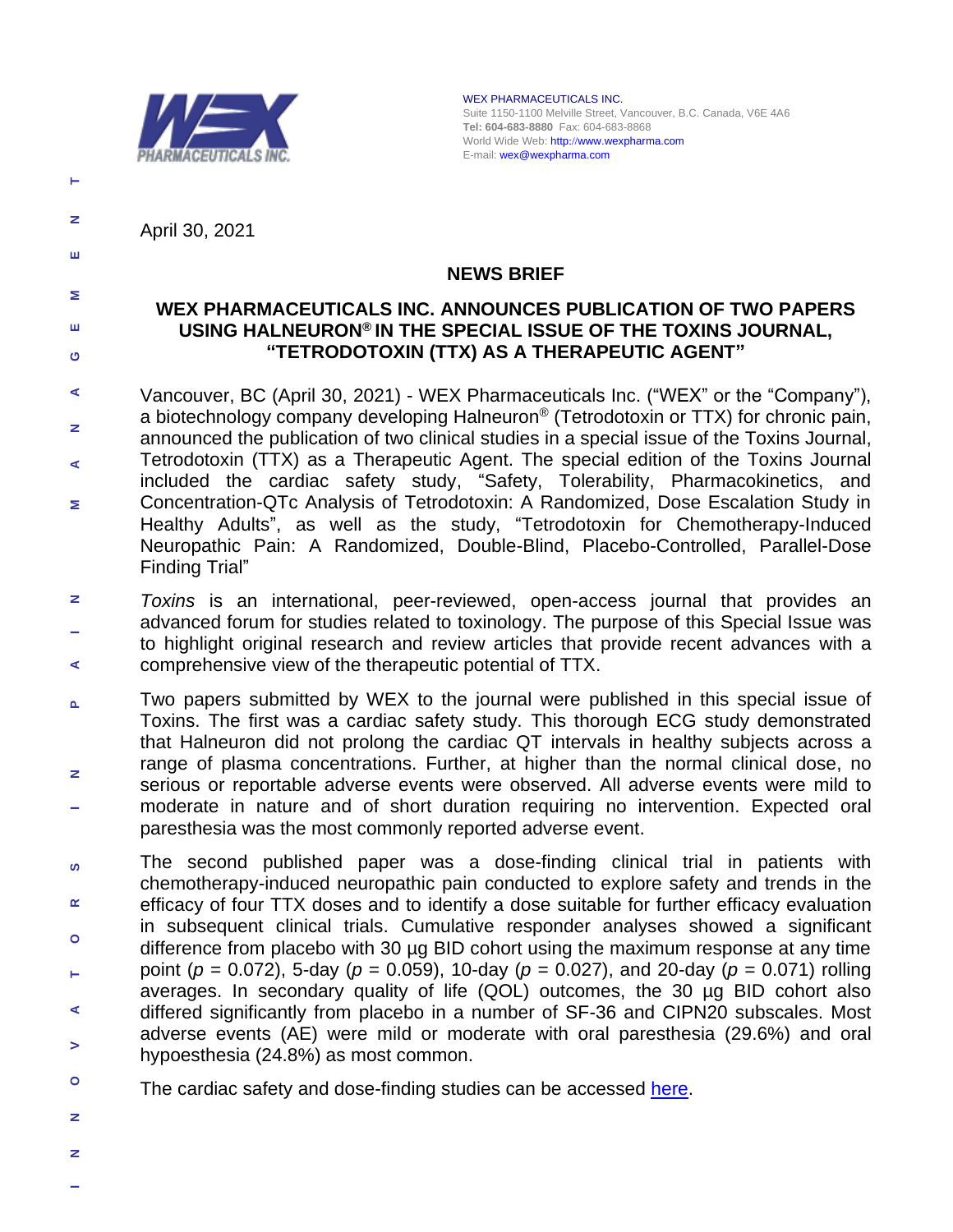Mr. Walter Korz, Chief Operating Officer, stated, "The two publications continue to build on the evidence for the safety and therapeutic utility of Halneuron® as a peripheralacting, non-opioid analgesic".

# **About Chemotherapy-Induced Neuropathic Pain**

Chemotherapy-induced neuropathic pain (CINP) is a major dose-limiting side effect of many chemotherapeutic agents, including vincristine, paclitaxel, cisplatin, oxaliplatin, bortezomib, and ixabepilone. Chemotherapy-induced peripheral neuropathy commonly occurs in 30 to 100% of patients depending on the type of chemotherapy, dose, duration, intensity, and combination of chemotherapeutic agents used. To improve the peripheral neuropathy and the associated pain, chemotherapy is often either decreased or discontinued, potentially affecting tumor responsiveness, prognosis, and survival. At present, no analgesics have been shown to effectively prevent or treat CINP.

## **About Halneuron®**

Halneuron® (tetrodotoxin), a selective sodium channel blocker, producing analgesia either by decreasing the propagation of action potentials by sodium channels and/or by blocking ectopic discharges associated with chronic pain. Halneuron is an injectable formulation of tetrodotoxin, a novel small molecule with action on the peripheral nervous system. Halneuron does not cross the blood-brain-barrier and therefore is without the common side effects of euphoria, addiction, tolerance, sedation, and confusion experienced by opioids and other analgesics. Pharmacology studies revealed that TTX is a more potent analgesic than standard analgesic agents such as aspirin, morphine, or meperidine with potential applications in many moderate to severe neuropathic pain conditions.

#### **About WEX Pharmaceuticals Inc.**

WEX Pharmaceuticals Inc. is a late-stage drug development company dedicated to the development, manufacture, and commercialization of innovative drug products to treat pain. WEX is a leader in research in the field of sodium channel blockers and has programs in various stages of development based on the Halneuron**®** platform. WEX has conducted late-stage multinational clinical trials in cancer pain and chemotherapyinduced neuropathic pain.

*This news release contains forward-looking statements within the meaning of the U.S. Private Securities Litigation Reform Act of 1995 and applicable Canadian securities laws, including statements regarding the data from the cardiac safety study and dose-finding clinical trial and the safety and therapeutic utility of Halneuron® as a peripheral-acting, non-opioid analgesic. Statements in this document regarding future expectations, beliefs, goals, plans, or prospects constitute forward-looking statements that involve risks and uncertainties, which may cause actual results to differ materially from the statements made. For this purpose, any statements that are contained herein that are not statements of historical fact may be deemed to be forward-*